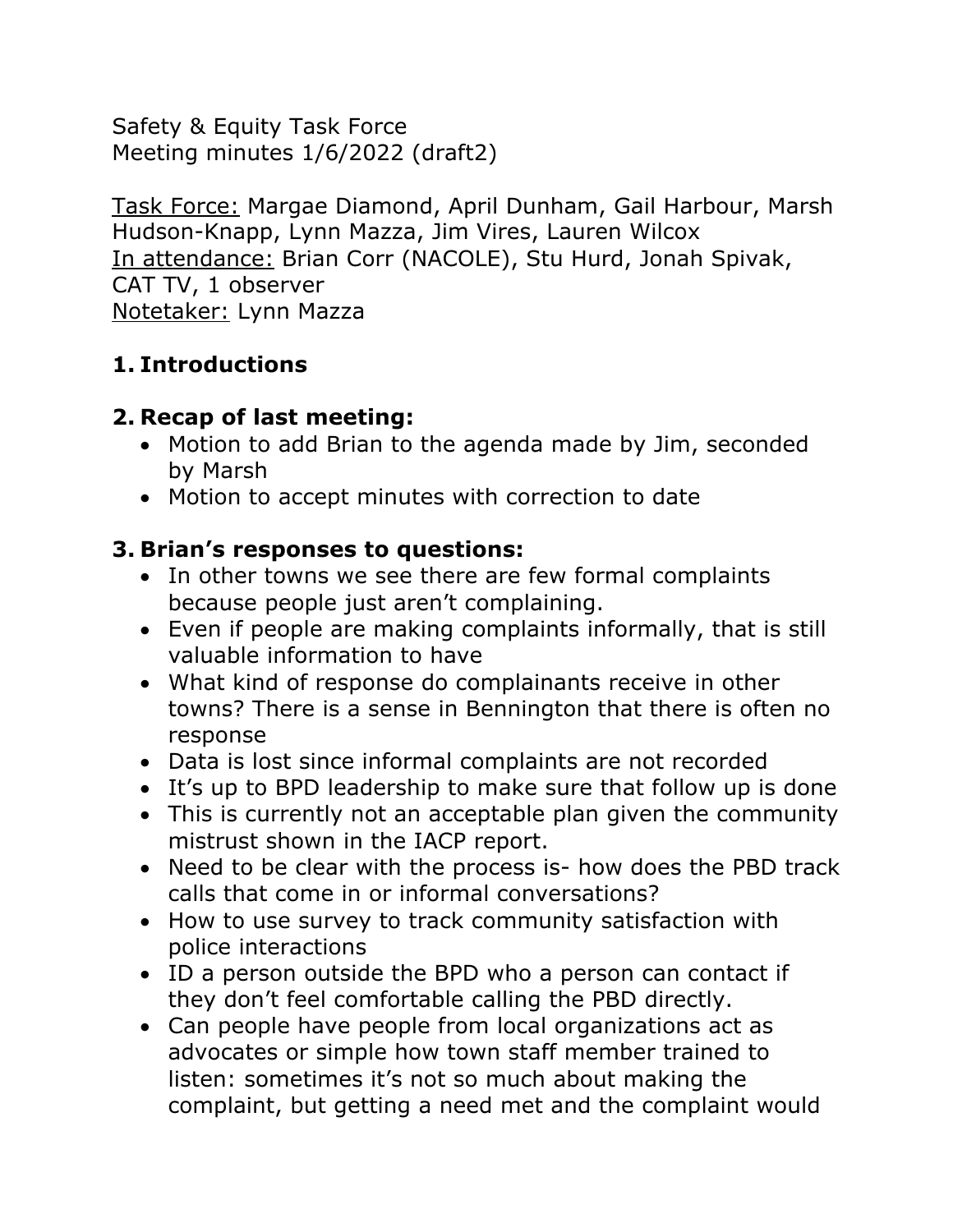be dropped if the person could simply get what they need. So it might be more about providing a contact for listening and problem solving than a formal complaint process

- Town can have general ombudsman to act as interface with any town organizations or services, including but not limited to police interactions. Place to hear concerns and channel them to the correct department. Bennington is small enough to do this. This is role Town manager often performs
- Loosing the nuance between addressing actually needs of the person and losing data about how and why the need was not met to begin with
- Concerns about amount of time spent on the complaint process: How much do you detail do you want to hand off to newly formed committee?
- Stu: The BPD and staff are working on MOUs with all social service agencies so all agencies know who to contact, and so police have contacts within those agencies/organizations

### **4. Scope/Powers and Duties:**

- Narrative vs bullets?
- How specific do we want to be in this document?
- Brain: try to refer to other documents because a change in one means making changes throughout all the others to make sure references match
- Suggest making subcommittee to pull all parts together. How to do that within Open Meeting law
- Timeline for Jan 30 meeting? Pull parts together, brainstorm name
- Discussion of training expectation
- This body will receive all formal complaints and issue findings about agreement with or recommendations for BPD
- Marsh moves to accept Scope as final draft, April seconds, unanimous vote

### **5. Complaint process:**

• Jim moves to table Complaint Process to next meeting, Marsh seconds